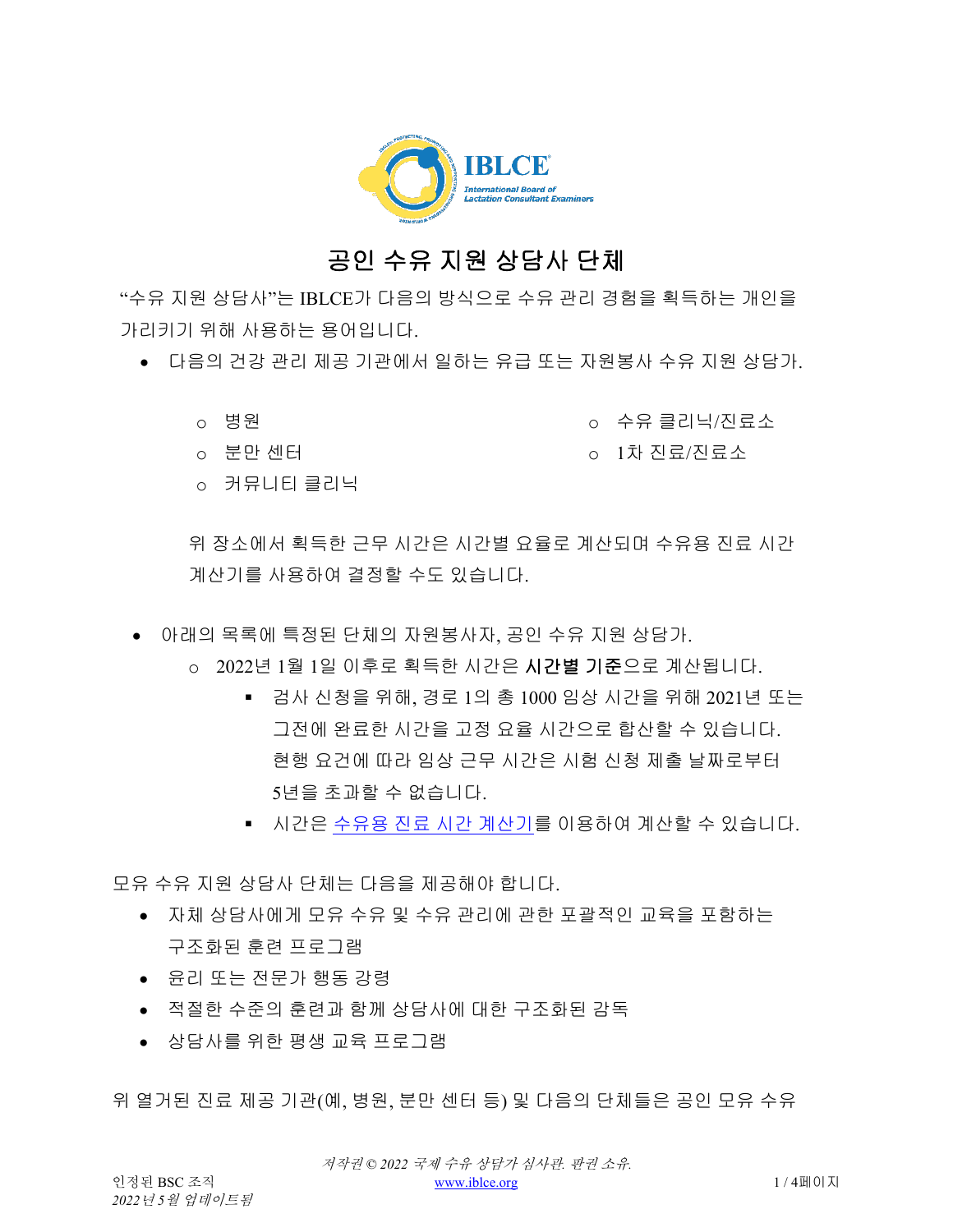- Adelante, Red Latina de Salud y Educación/The Latino Network for Health and Education
- Alimentación Segura Infantil (ASI)
- Allaitement Tout Un Art
- Allattamento e Dintorni APS
- Ammenet Denmark
- Amningshjälpen
- Association of Breastfeeding Mothers—ABM, UK
- Australian Breastfeeding Association (ABA)
- Baby Cafe USA
- BACE Nursing Mother's Council
- Berkshire Nursing Families (BNF)
- Birth India
- BirthKuwait
- B.R.E.A.S.T. 4 Babes, Inc.
- Breastfeeding Association of Taiwan
- Breastfeeding For Love Project 중국
- Breastfeeding Heritage and Pride
- Breastfeeding Mothers' Support Group – 싱가포르
- Breastfeeding Network UK
- Breastfeeding Q&A, UAE
- Breastfeeding Resource Center's Community Counselors
- Breastfeeding USA
- Centre de Ressources pour la Naissance region Mauricie inc.
- Chantelait Inc
- Chocolate Milk Café
- Cuidiu Ireland
- Custodi del Femminino
- Dr. MILK Physician Mother Support Network
- Forældre og Fødsel Denmark
- Joyfeeding Mothers -- 享喂母乳哺 育支持平台
- Kodiak KINDNESS
- Lactation Education Resources (LER)
- Lactation University
- La Leche League International (LLLI)
- Latched Support
- Le Re-Lait Montmagny-L'Islet
- $\bullet$  Lumos Cultural + Bianca Balassiano Amamentação
- MAMILA
- Message—Mother-support-group France for English speaking mothers
- Mom2Mom Global
- Momma's Village—페이엣빌
- Mother-2-Mother 대만
- National Childbirth Trust
- Nursing Mothers Alliance
- Nourri Source
- Nourri Lait
- Ohio Parenting Collaborative
- Open Arms Perinatal Services Lactation Support Peer Counselor Program
- Project Milk Mission
- Sisters Who Breastfeed (SWB)
- The Breastfeeding Association of Trinidad and Tobago
- Touch of Gold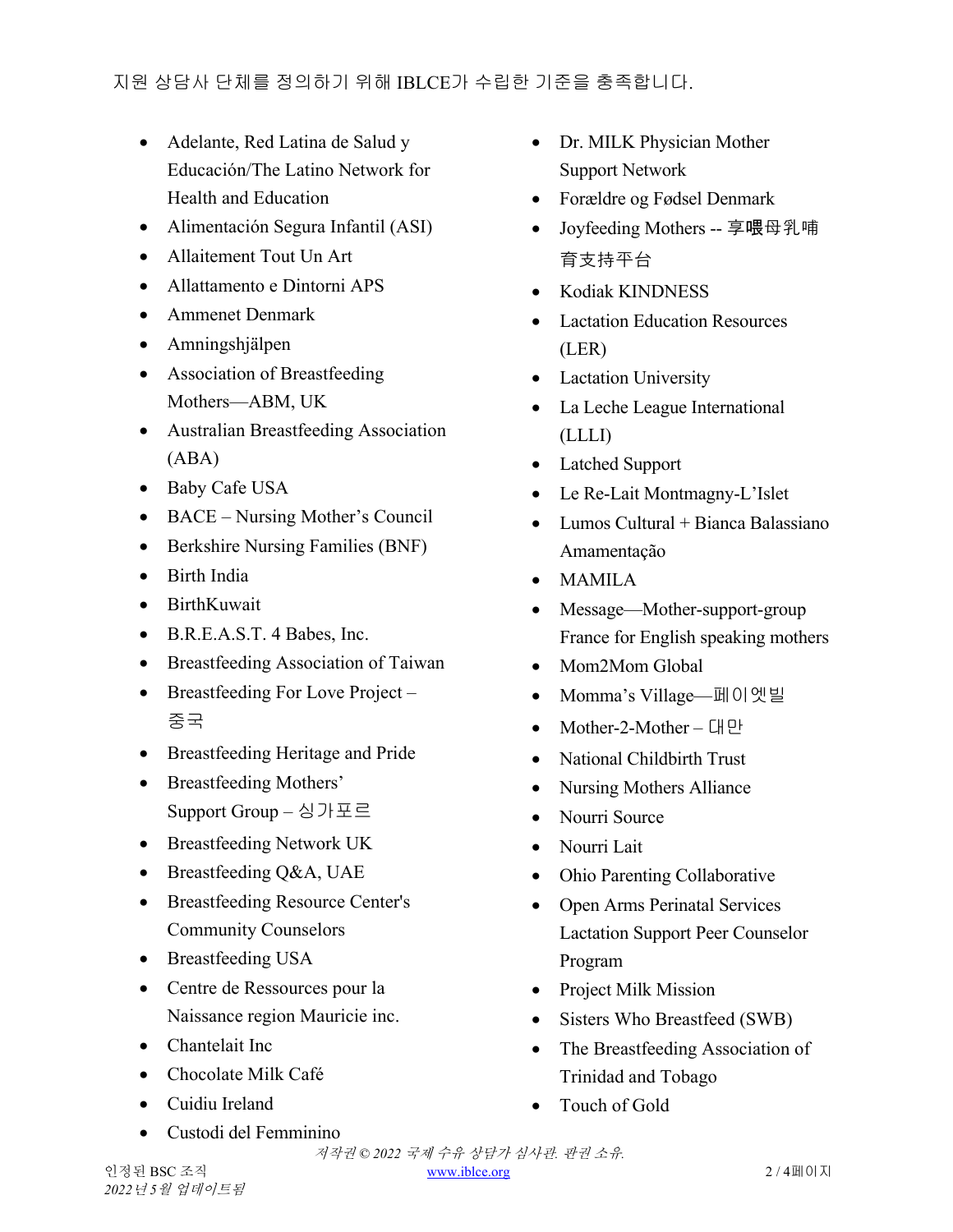IBLCE는 이러한 기준을 만족하는 모든 수유 지원 상담 단체가 이 명단에 등재되지 않았음을 알고 있습니다. 단체에서 이 목록 등재를 신청할 수 있는 방법에 대해 더 자세히 알아보려면, IBLCE 웹사이트의 연락처를 이용해 거주 국가를 관리하는 IBLCE 사무실에 연락하시기 바랍니다.

단체의 목록은 주기적으로 업데이트합니다*.* 아래는 *2018*년 *12*월 이후로 변경된 내용의 요약입니다*.*

| 날짜          | 추가                            | 삭제              | 기타 변경                         |
|-------------|-------------------------------|-----------------|-------------------------------|
| 2018년 12월   |                               | Nursing Mothers |                               |
|             |                               | Counsel         |                               |
| 2019년 2월    |                               |                 | Nursing Mothers Advisory      |
|             |                               |                 | Council 이름을                   |
|             |                               |                 | <b>Breastfeeding Resource</b> |
|             |                               |                 | Center's Community            |
|             |                               |                 | Counselors 로 변경함              |
| 2019년6월     | Vital Village Network         |                 |                               |
| 2019년8월     | • Breastfeeding For Love      |                 |                               |
|             | Project – 중국                  |                 |                               |
|             | • Association of              |                 |                               |
|             | <b>Breastfeeding Mothers</b>  |                 |                               |
| 2019년 11월   | Message-Mother-               |                 |                               |
|             | support-group France for      |                 |                               |
|             | English speaking mothers      |                 |                               |
| 2020 년 2월   | <b>Breastfeeding Network</b>  |                 |                               |
|             | <b>UK</b>                     |                 |                               |
| 2020 년 10 월 | <b>Berkshire Nursing</b>      |                 |                               |
|             | Families (BNF)                |                 |                               |
| 2020 년 12월  | <b>Latched Support</b>        |                 |                               |
| 2021 년 2월   | Open Arms Perinatal           |                 |                               |
|             | <b>Services Lactation</b>     |                 |                               |
|             | <b>Support Peer Counselor</b> |                 |                               |
|             | Program                       |                 |                               |
| 2021 년 7월   | • Allaitement Tout Un         |                 |                               |
|             | Art                           |                 |                               |
|             | B.R.E.A.S.T. 4 Babes,         |                 |                               |
|             | Inc.                          |                 |                               |